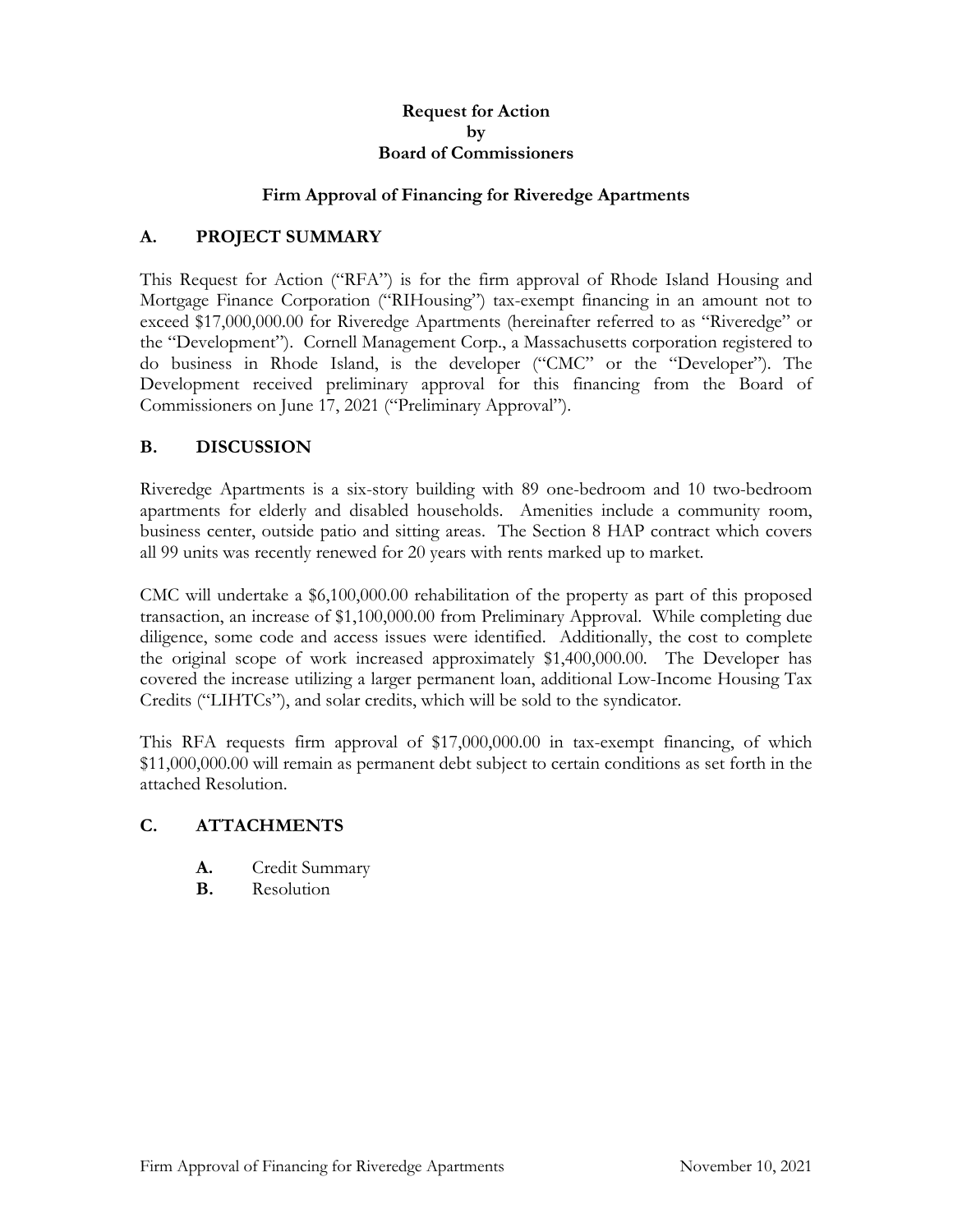# **Attachment A**

#### **Credit Summary**

## **Approval Loan Recommendation Summary – Riveredge Apartments Preliminary \_\_\_\_\_**  $Firm \_ X$ **Date: November 3, 2021**

Project: Preservation of 99 existing affordable elderly and handicapped apartments located in Providence comprised of 89 one-bedroom and 10 two-bedroom units.

#### **Development Team**

|                                               | Name                 | Location       | <b>Risk Rating</b> |  |
|-----------------------------------------------|----------------------|----------------|--------------------|--|
|                                               |                      | (city/state)   | (low/med/high)     |  |
| Sponsor/Developer                             | Cornell Management   | Providence, RI | Low                |  |
|                                               | Corp.                |                |                    |  |
| Mortgagor                                     | Riveredge            | Providence, RI | Low                |  |
|                                               | Apartments, LP       |                |                    |  |
| Architect                                     | Ed Wojcik Architect, | Providence, RI | Low                |  |
|                                               | Ltd.                 |                |                    |  |
| <b>General Contractor</b>                     | Pariseault Builders, | Cranston, RI   | Low                |  |
|                                               | Inc.                 |                |                    |  |
| Legal                                         | O'Leary Murphy       | Warwick, RI    | Low                |  |
|                                               | LLC.                 |                |                    |  |
| <b>Management Agent</b><br>Cornell Management |                      | New Bedford,   | Low                |  |
|                                               | Corp.                | МA             |                    |  |
| Syndicator                                    | Michel Associates,   |                | Low                |  |
|                                               | Ltd                  |                |                    |  |

#### **Executive Summary**

|                                   | <b>Address</b>    | City                                |
|-----------------------------------|-------------------|-------------------------------------|
| <b>Property Address</b>           | 993 Manton Avenue | Providence                          |
|                                   |                   |                                     |
| Proposed Loan Amount(s) and Terms |                   |                                     |
|                                   | Amount            | Interest rate/Term                  |
| Tax Exempt Loan                   | \$17,000,000.00   |                                     |
| Construction/Bridge Loan          | \$6,000,000.00    | $3.875\%$ , 24 months               |
| Permanent Loan                    | \$11,000,000.00   | 3.875%, 40-year Amortization with a |
|                                   |                   | 17-year balloon                     |

Note: Interest rates are subject to change based on market conditions and deal specifics.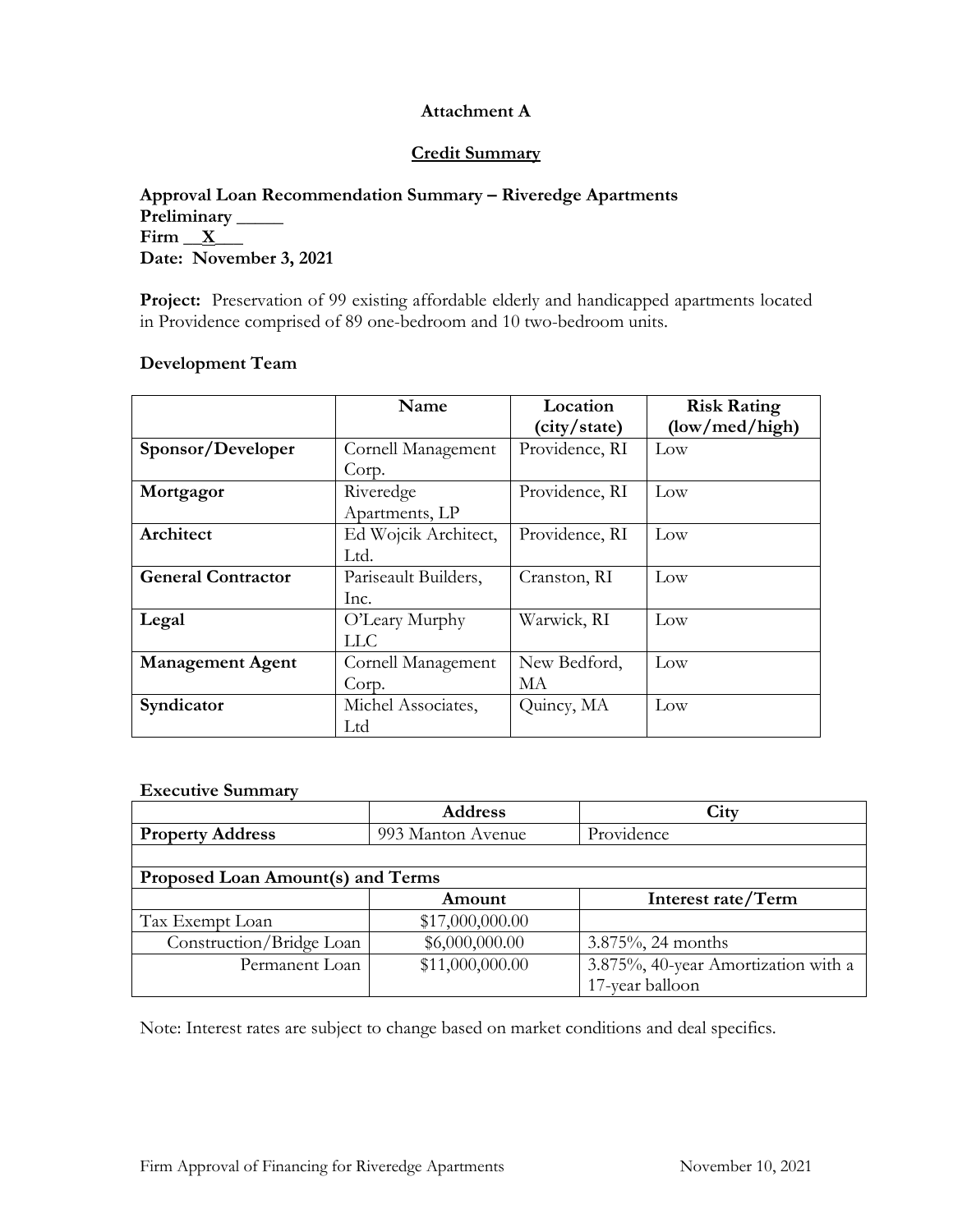# **Proposed Sources & Uses:**

|                            | Preliminary  |           |               | Firm         |           |
|----------------------------|--------------|-----------|---------------|--------------|-----------|
| <b>Sources</b>             | Amount       | Per Unit  | Delta         | Amount       | Per Unit  |
| RIH First Mortgage         | \$10,500,000 | \$106,061 | \$500,000     | \$11,000,000 | \$111,111 |
| Sponsor (Dev Fee)          | \$1,669,956  | \$16,868  | \$145,567     | \$1,815,523  | \$18,339  |
| Seller Loan                | \$1,511,158  | \$15,264  | $(\$173,050)$ | \$1,338,108  | \$13,516  |
| Assumed Debt (Rollover)    | \$217,319    | \$2,195   | \$0           | \$217,319    | \$2,195   |
| Sponsor Loan               | \$140,000    | \$1,414   | \$34,841      | \$174,841    | \$1,766   |
| Sponsor Loan               | \$0          | \$0       | \$56,455      | \$56,455     | \$570     |
| LIHTC Proceeds             | \$8,584,076  | \$86,708  | \$623,668     | \$9,207,744  | \$93,008  |
| Solar Credits of \$103,952 | \$0          | \$0       | \$95,636      | \$95,636     | \$966     |
| <b>Existing Reserves</b>   | \$846,491    | \$8,550   | \$28,184      | \$874,675    | \$8,835   |
| Cash From Operations       | \$482,000    | \$4,869   | \$88,192      | \$570,192    | \$5,760   |
| <b>Total Sources</b>       | \$23,951,000 | \$241,929 | \$1,399,493   | \$25,350,493 | \$256,066 |

| <b>Uses</b>                        | Amount       | Per Unit  | Delta       | Amount       | Per Unit  |
|------------------------------------|--------------|-----------|-------------|--------------|-----------|
| Construction                       | \$4,631,551  | \$46,783  | \$1,025,326 | \$5,656,877  | \$57,140  |
| Contingency                        | \$463,155    | \$4,678   | \$102,533   | \$565,688    | \$5,714   |
| Acquisition                        | \$13,500,000 | \$136,364 | \$0         | \$13,500,000 | \$136,364 |
| Soft Costs                         | \$432,061    | \$4,364   | \$12,050    | \$444,111    | \$4,486   |
| Financing                          | \$1,085,565  | \$10,965  | \$104,279   | \$1,189,844  | \$12,019  |
| Developer Fee                      | \$2,984,956  | \$30,151  | \$145,567   | \$3,130,523  | \$31,621  |
| Operating Reserve                  | \$566,609    | \$5,723   | \$9,891     | \$576,500    | \$5,823   |
| Replacement Reserve Year 1 Deposit | \$198,000    | \$2,000   | \$0         | \$198,000    | \$2,000   |
| Other Reserves                     | \$89,103     | \$900     | (\$153)     | \$88,950     | \$898     |
| <b>Total Uses</b>                  | \$23,951,000 | \$241,929 | \$1,399,493 | \$25,350,493 | \$256,066 |

# \$1,000,942 LIHTC @ \$.92/credit

#### **Loan to Value Test:**

|                      | Appraisal    | Per Unit  | Variance      | <b>Current UW</b> | Per Unit  |
|----------------------|--------------|-----------|---------------|-------------------|-----------|
| NET OPERATING INCOME | \$812,479    | \$8,207   | (\$144,977)   | \$667,502         | \$6,742   |
| Appraisal Cap Rate   | 5.65%        |           |               | 5.65%             |           |
| Valuation            | \$14,380,000 | \$145,253 | (\$2,565,804) | \$11,814,196      | \$119,335 |
| Loan Principal       | \$11,000,000 | \$111,111 |               | \$11,000,000      | \$111,111 |
| LTV                  | 76.50%       |           | 17%           | 93.11%            |           |

- RIHousing used a 3.0% vacancy vs. appraiser's 2.5%; 2021 vacancy is 0.51%
- RIHousing used a Management Fee of 5.5% vs. appraiser's 4.0%
- RIHousing used more conservative operating expenses in general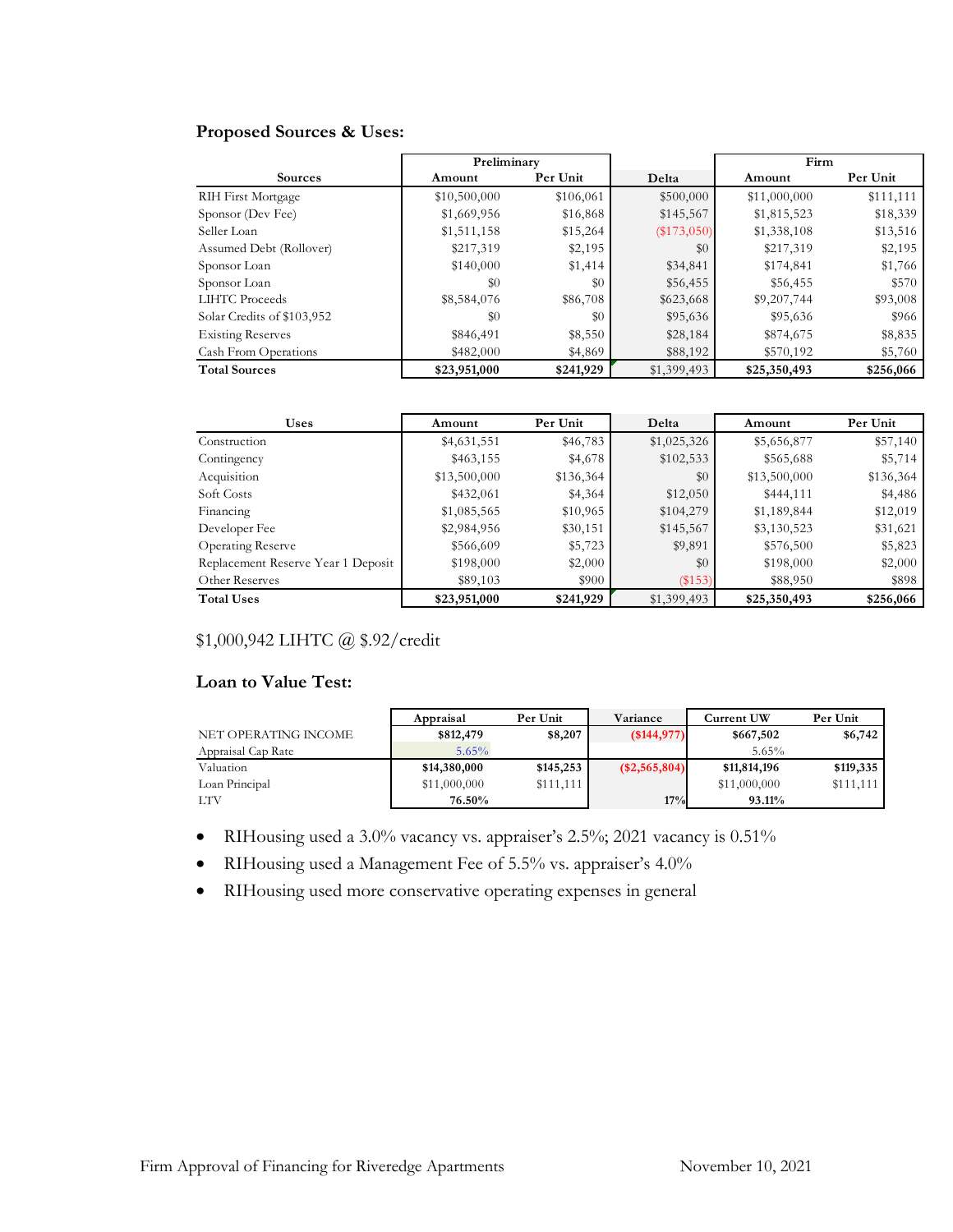### **Underwriting Metrics:**

| Metric                             | Amount       | Comment                         |
|------------------------------------|--------------|---------------------------------|
| Total Development Cost Per         | \$256,066.00 |                                 |
| Unit                               |              |                                 |
| Residential Vacancy Rate           | $3.0\%$      | Actual vacancy is below 2.0%    |
| DCR Yr 1                           | 1.23         |                                 |
| DCR Yr 15                          | 1.35         |                                 |
| <b>NOI</b>                         | \$677,502.00 |                                 |
| Income Trending                    | $2.0\%$      |                                 |
| <b>Expense Trending</b>            | $3.0\%$      |                                 |
| Loan to Value                      | 76.5%        |                                 |
| Initial Installment $(\%)$ of      | $15.0\%$     |                                 |
| syndication proceeds               |              |                                 |
| Acquisition Price equal to or less | Yes          |                                 |
| than Appraised value               |              |                                 |
| Operating Reserve (Amt and         | \$756,500.00 | Consistent with UW requirements |
| confirm consistency with UW        |              |                                 |
| requirements)                      |              |                                 |
| Replacement Reserve (Amt and       | \$198,000.00 | Consistent with UW requirements |
| confirm consistency with UW        |              |                                 |
| requirements)                      |              |                                 |

### **Deviations from standard underwriting – Yes**

A 3% vacancy rate was applied to underwriting as the historical vacancy (economic and physical) has averaged 1.96% over the past 10 years. Due to COVID the vacancy rate reached 2.8% in 2020, but for the first nine months of 2021 the rate is 0.51%. The appraisal used a vacancy rate of 2.5%.

This project passes both components of the Bridge Loan Test.

#### **Unit Distribution and Revenue**

|       |                  |                 |                   |                  | Gross Rent as a |                    |
|-------|------------------|-----------------|-------------------|------------------|-----------------|--------------------|
|       |                  |                 |                   | <b>LIHTC Max</b> | % of LIHTC Max  | Discount from      |
| Unit  | <b>Rent Type</b> | Number of Units | <b>Gross Rent</b> | Rent             | Rent            | <b>Market Rent</b> |
|       | 60%              | 89              | 1.418.00          | 978.00           | 145%            | $5.5\%$            |
|       | 60%              | 10              | 1,680.00          | 1.174.00         | 143%            | $9.2\%$            |
| Total |                  | 99              |                   |                  |                 | 5.8%               |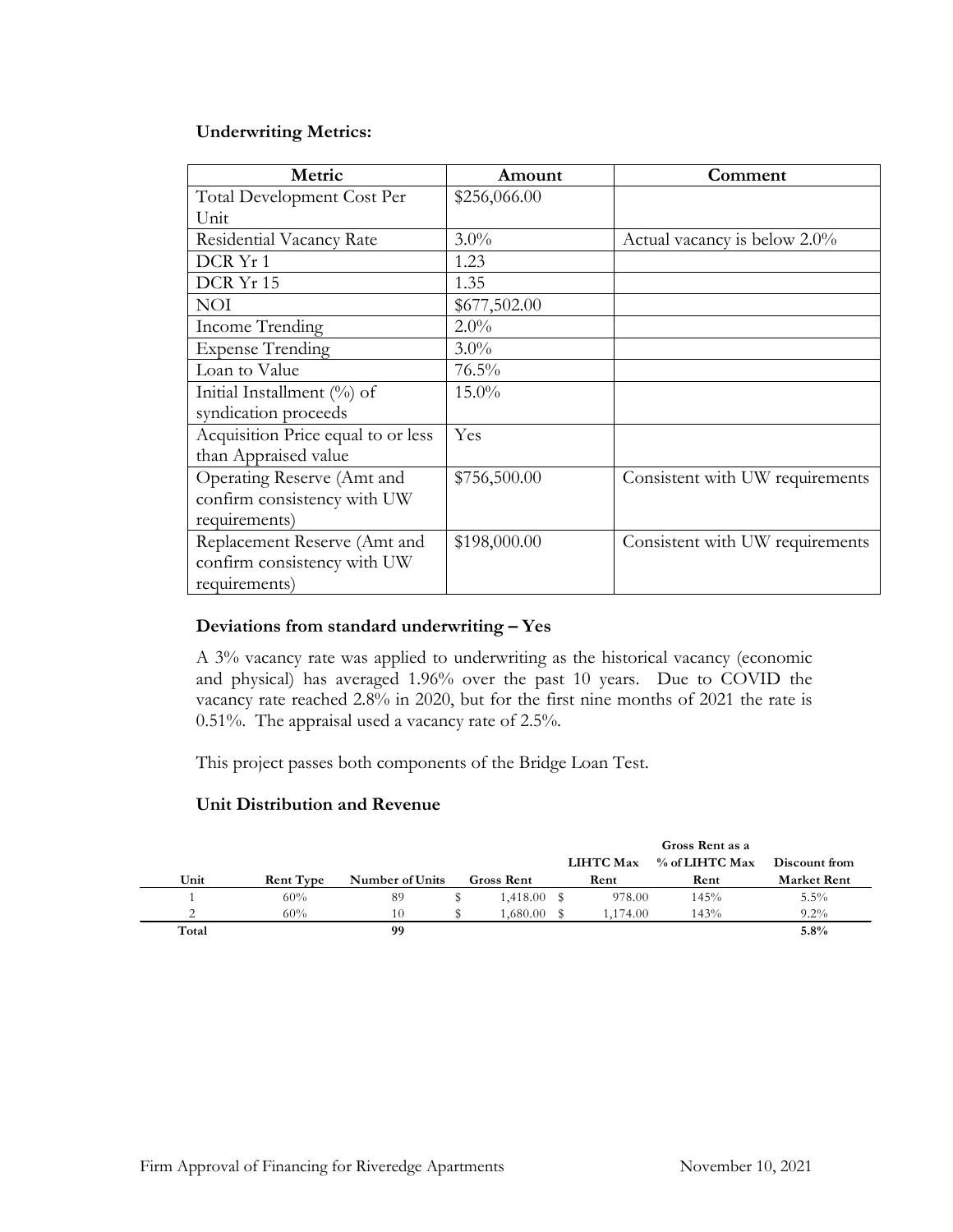## **Attachment B**

### **Resolution of the Board of Commissioners of Rhode Island Housing and Mortgage Finance Corporation**

- **Whereas,** Rhode Island Housing and Mortgage Finance Corporation ("RIHousing") is authorized to make loans to mortgagors or sponsors for such developments as in the judgment of RIHousing have promise of supplying well-planned, well-designed apartment units, which will provide or preserve housing for low- and moderate-income persons or families, or the elderly, or others in locations where there is a need for such housing;
- **Whereas,** RIHousing intends to issue tax-exempt bonds for the purpose of financing qualified housing developments throughout the state;
- **Whereas,** RIHousing is authorized to issue tax-exempt financing at an economically acceptable rate to promote the acquisition, rehabilitation, or preservation of affordable housing;
- **Whereas,** on June 17, 2021 the RIHousing Board of Commissioners granted preliminary approval of tax-exempt mortgage financing to Cornell Management Corp. ("Applicant") to acquire and/or rehabilitate the affordable housing to be known as Riveredge Apartments (the "Development");
- **Whereas,** the Applicant is requesting firm approval of tax-exempt mortgage financing for the Development as set forth below:

| <b>Development</b>      | <b>Applicant</b>            | <b>Tax-Exempt</b><br><b>Bonds</b> |
|-------------------------|-----------------------------|-----------------------------------|
| Riveredge<br>Apartments | Cornell Management<br>Corp. | \$17,000,000.00                   |

- **Whereas,** said bonds shall have a term not to exceed 40 years and shall be in the approximate amount sufficient to finance the mortgage, pay the costs of issuance, fund a capital reserve fund and to provide the capitalized interest if determined to be necessary; and
- **Whereas,** the RIHousing Board of Commissioners and staff have reviewed the submission of the Applicant for mortgage financing and determined that the Development qualifies for financing under RIHousing's enabling legislation, regulations, guidelines, and policies.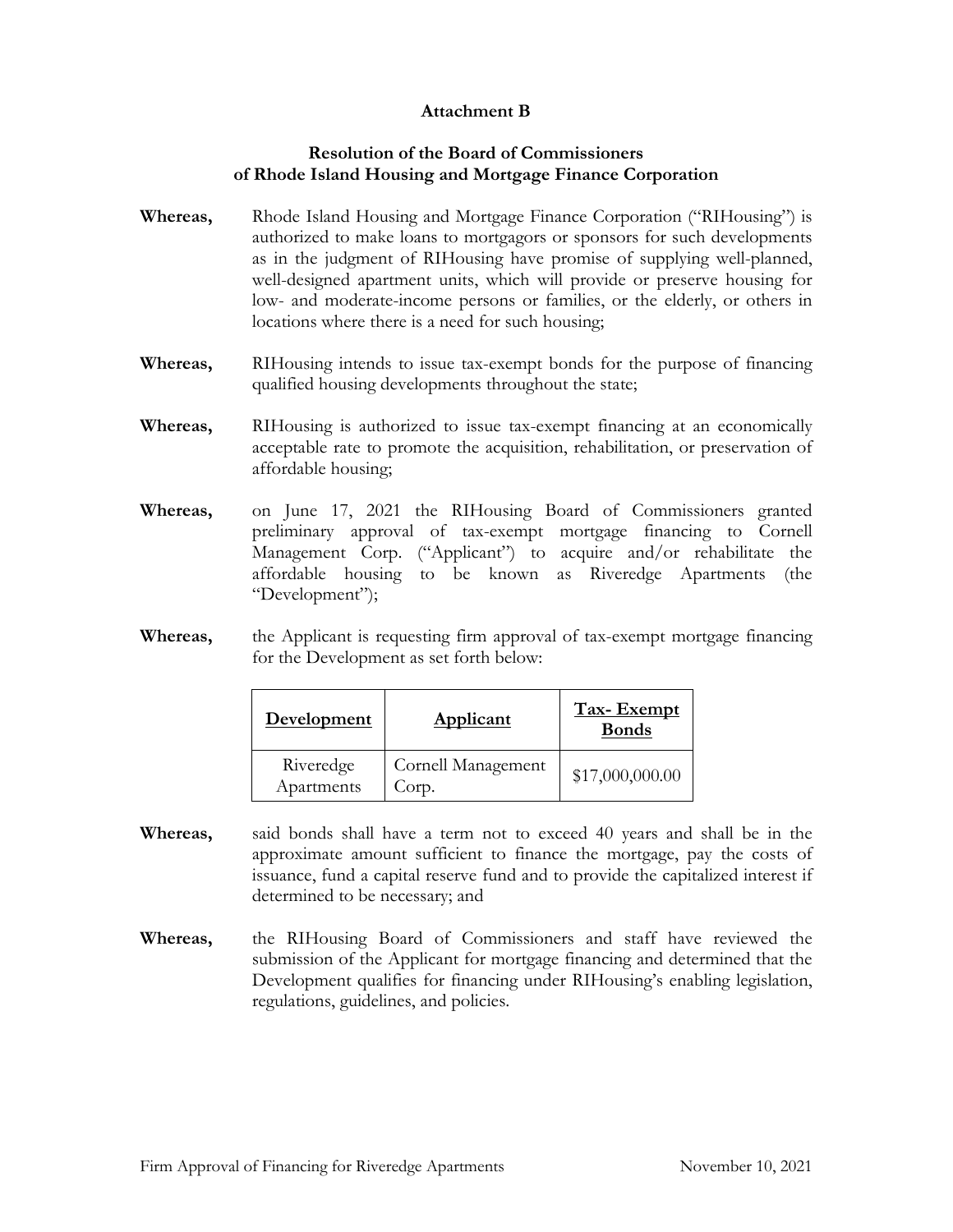# **NOW, THEREFORE, IT IS HEREBY:**

- **Resolved,** that subject to the special conditions listed below, RIHousing hereby declares firm commitment for tax-exempt mortgage financing for Riveredge Apartments, LP, or other affiliated entity of the Applicant (the "Borrower") in an amount not to exceed \$17,000,000.00 for rental housing known as Riveredge Apartments located in Providence, Rhode Island to be financed in part with tax-exempt bonds;
- **Resolved,** that RIHousing hereby declares that this firm commitment of financing for the Borrower constitutes the affirmative official act of RIHousing of its intention to issue tax-exempt bonds to finance up to \$17,000,000.00 in mortgage funds, plus the required bond reserve funds, and the related costs of issuance for the bond issue for the above-referenced Development pursuant to the Internal Revenue Code of 1986, as amended, and any regulations promulgated thereunder. This resolution shall take effect immediately upon adoption;
- **Resolved,** that the Executive Director, Deputy Executive Director, Director of Finance, General Counsel, and Manager of Treasury and Capital Planning (each, an "Authorized Officer") be, and each of them hereby is, authorized, empowered and directed to take any and all action necessary to effectuate the purpose and intent of the foregoing resolutions, including, without limitation, (i) the execution and delivery on behalf of RIHousing of all such other agreements, documents, and instruments and the performance by RIHousing thereunder, as each of them shall determine, in his/her exclusive and reasonable judgment, to be necessary, appropriate, or advisable, and (ii) the consummation of the transactions contemplated hereby and the performance by RIHousing as required hereunder, as each of them shall determine, in his/her exclusive and reasonable judgment, to be necessary, appropriate, or advisable, each such determination pursuant to the immediately preceding clauses to be conclusively evidenced by the taking of such action by any Authorized Officer and each such determination is hereby fully and completely approved and adopted as the valid action of and by RIHousing, approved in all respects by the Board of Commissioners;

**Resolved,** that the foregoing resolutions are subject to the following special conditions:

- Syndication equity from the allocation of low-income housing tax credits in an amount sufficient to achieve project feasibility.
- Final approval by RIHousing of construction plans, specifications, and supporting construction documentation.
- Execution and delivery by the Developer of a construction completion guaranty in form and substance satisfactory to RIHousing.
- Approval by RIHousing of all management related documentation, including the marketing and tenant selection plans.